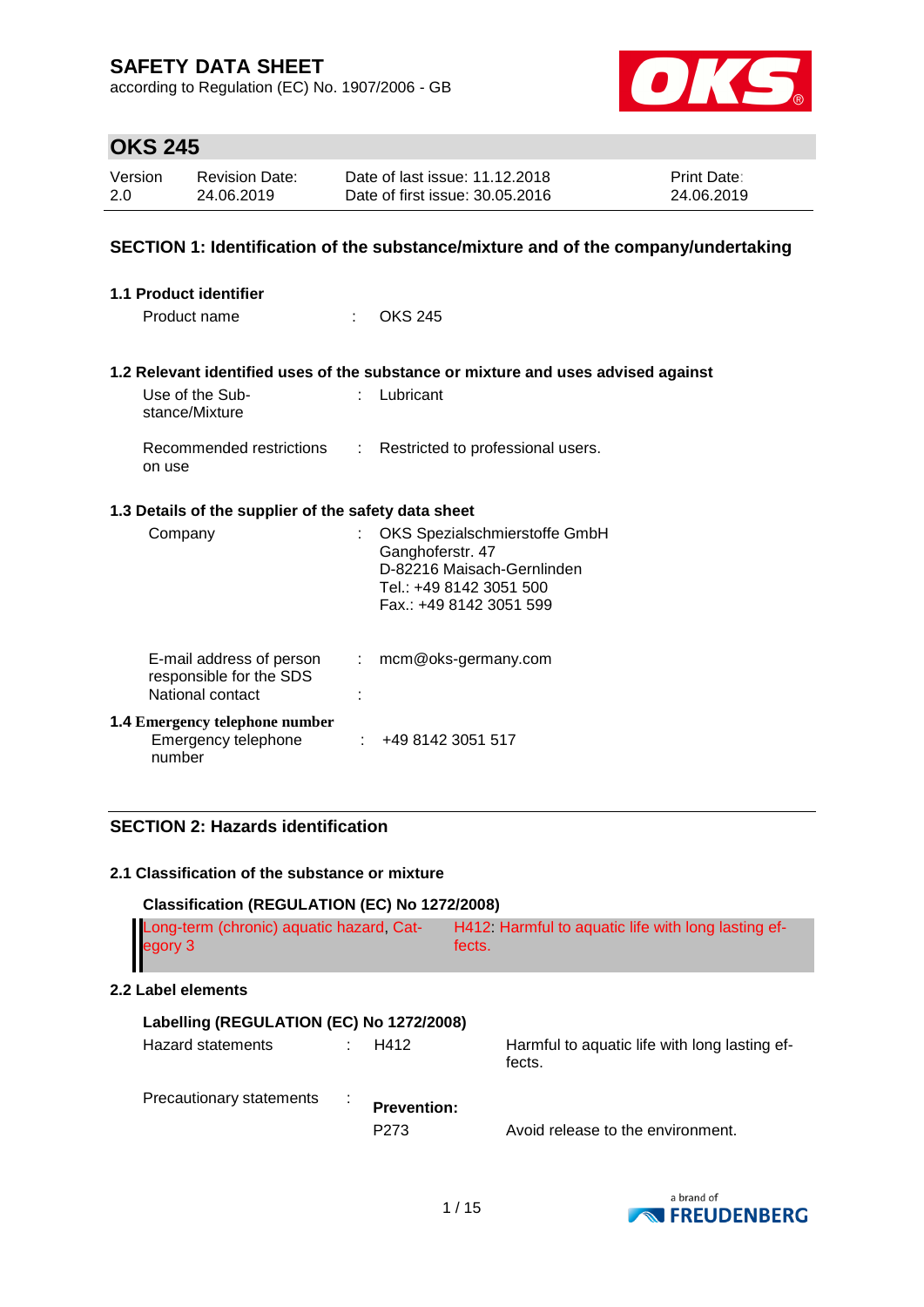according to Regulation (EC) No. 1907/2006 - GB



## **OKS 245**

| Version | <b>Revision Date:</b> | Date of last issue: 11.12.2018  | <b>Print Date:</b> |
|---------|-----------------------|---------------------------------|--------------------|
| 2.0     | 24.06.2019            | Date of first issue: 30.05.2016 | 24.06.2019         |

#### **2.3 Other hazards**

This substance/mixture contains no components considered to be either persistent, bioaccumulative and toxic (PBT), or very persistent and very bioaccumulative (vPvB) at levels of 0.1% or higher.

### **SECTION 3: Composition/information on ingredients**

#### **3.2 Mixtures**

Chemical nature : Mineral oil.

Thickening agent

#### **Hazardous components**

| Chemical name                                 | CAS-No.<br>EC-No.<br>Index-No.<br>Registration number | Classification                                                                                                      | Concentration<br>limits<br>M-Factor<br><b>Notes</b> | Concentration<br>(% w/w) |
|-----------------------------------------------|-------------------------------------------------------|---------------------------------------------------------------------------------------------------------------------|-----------------------------------------------------|--------------------------|
| Kaolin, calcined                              | 92704-41-1<br>296-473-8                               | Eye Irrit.2; H319<br>STOT SE3; H335                                                                                 |                                                     | $>= 1 - < 10$            |
| copper flakes (coated<br>with aliphatic acid) | 7440-50-8<br>029-019-01-X                             | Acute Tox.4; H302<br>Acute Tox.3; H331<br>Eye Irrit.2; H319<br>Aquatic Acute1;<br>H400<br>Aquatic Chronic1;<br>H410 | M-Factor: 10/1                                      | $>= 1 - 2.5$             |

For explanation of abbreviations see section 16.

## **SECTION 4: First aid measures**

#### **4.1 Description of first aid measures**

| If inhaled              | Remove person to fresh air. If signs/symptoms continue, get<br>medical attention.<br>Keep patient warm and at rest.<br>If unconscious, place in recovery position and seek medical<br>advice.<br>Keep respiratory tract clear.<br>If breathing is irregular or stopped, administer artificial respira-<br>tion. |
|-------------------------|-----------------------------------------------------------------------------------------------------------------------------------------------------------------------------------------------------------------------------------------------------------------------------------------------------------------|
| In case of skin contact | Remove contaminated clothing. If irritation develops, get med-<br>ical attention.                                                                                                                                                                                                                               |

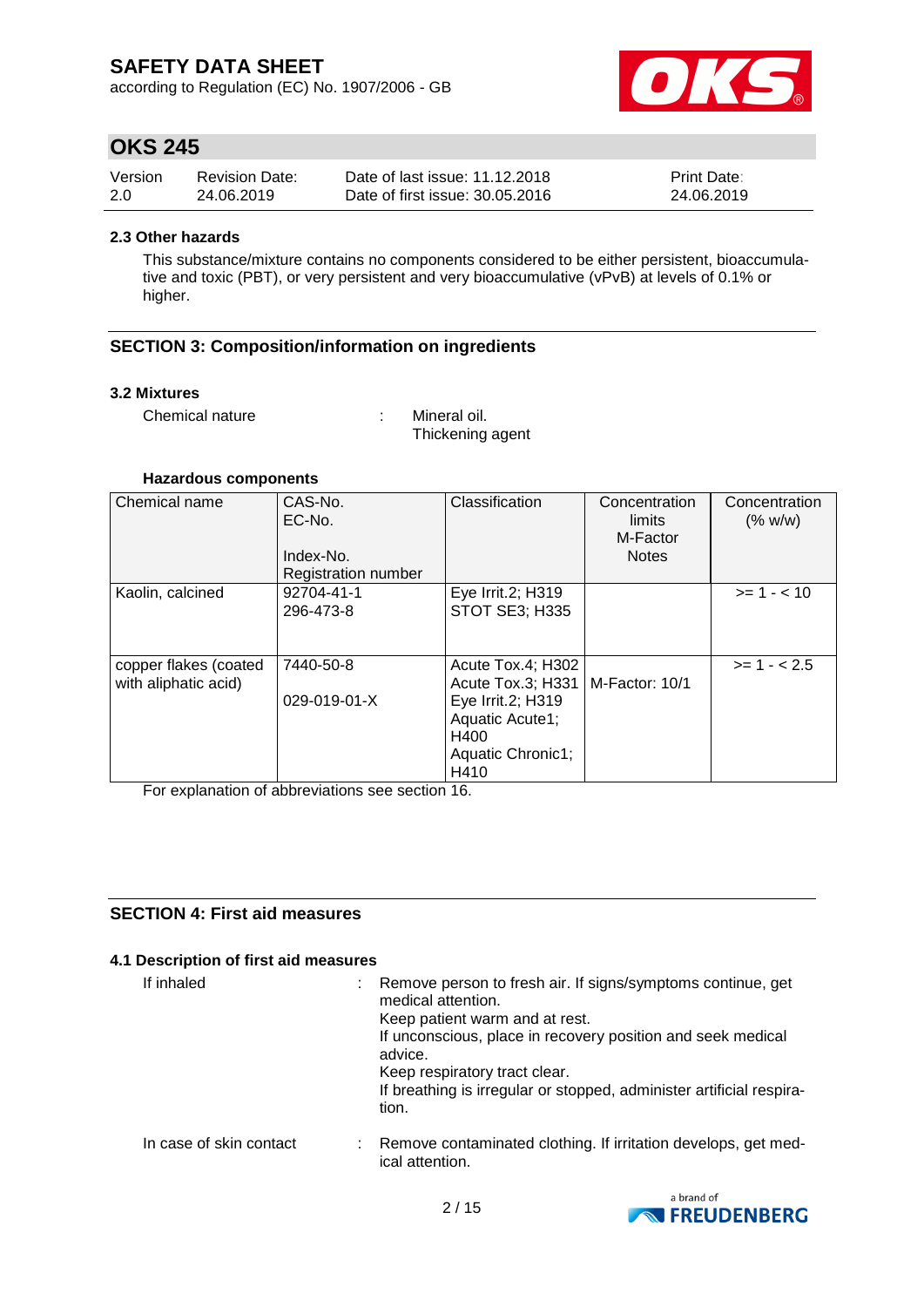according to Regulation (EC) No. 1907/2006 - GB



# **OKS 245**

| Version<br>2.0 | <b>Revision Date:</b><br>24.06.2019                |    | Date of last issue: 11.12.2018<br>Date of first issue: 30.05.2016                                                                                                                                                                                    | Print Date:<br>24.06.2019 |
|----------------|----------------------------------------------------|----|------------------------------------------------------------------------------------------------------------------------------------------------------------------------------------------------------------------------------------------------------|---------------------------|
|                |                                                    |    | Wash off with soap and water.<br>Wash clothing before reuse.<br>Thoroughly clean shoes before reuse.                                                                                                                                                 |                           |
|                | In case of eye contact                             | ÷. | Rinse immediately with plenty of water, also under the eyelids,<br>for at least 10 minutes.<br>If eye irritation persists, consult a specialist.                                                                                                     |                           |
|                | If swallowed                                       |    | Move the victim to fresh air.<br>If unconscious, place in recovery position and seek medical<br>advice.<br>Keep respiratory tract clear.<br>Do not induce vomiting without medical advice.<br>Never give anything by mouth to an unconscious person. |                           |
|                |                                                    |    | 4.2 Most important symptoms and effects, both acute and delayed                                                                                                                                                                                      |                           |
| Symptoms       |                                                    |    | No information available.                                                                                                                                                                                                                            |                           |
| <b>Risks</b>   |                                                    |    | None known.                                                                                                                                                                                                                                          |                           |
|                |                                                    |    | 4.3 Indication of any immediate medical attention and special treatment needed                                                                                                                                                                       |                           |
| Treatment      |                                                    |    | No information available.                                                                                                                                                                                                                            |                           |
|                |                                                    |    |                                                                                                                                                                                                                                                      |                           |
|                | <b>SECTION 5: Firefighting measures</b>            |    |                                                                                                                                                                                                                                                      |                           |
|                | 5.1 Extinguishing media                            |    |                                                                                                                                                                                                                                                      |                           |
|                | Suitable extinguishing media                       | ÷. | Use water spray, alcohol-resistant foam, dry chemical or car-<br>bon dioxide.                                                                                                                                                                        |                           |
| media          | Unsuitable extinguishing                           | ÷. | High volume water jet                                                                                                                                                                                                                                |                           |
|                |                                                    |    | 5.2 Special hazards arising from the substance or mixture                                                                                                                                                                                            |                           |
| fighting       | Specific hazards during fire-                      | ÷  | Fire may cause evolution of:<br>Carbon oxides<br>Metal oxides<br>Nitrogen oxides (NOx)                                                                                                                                                               |                           |
|                | 5.3 Advice for firefighters                        |    |                                                                                                                                                                                                                                                      |                           |
|                | Special protective equipment :<br>for firefighters |    | In the event of fire, wear self-contained breathing apparatus.<br>Use personal protective equipment. Exposure to decomposi-<br>tion products may be a hazard to health.                                                                              |                           |
|                | Further information                                |    | Standard procedure for chemical fires.<br>Collect contaminated fire extinguishing water separately. This                                                                                                                                             |                           |
|                |                                                    |    | must not be discharged into drains.                                                                                                                                                                                                                  |                           |

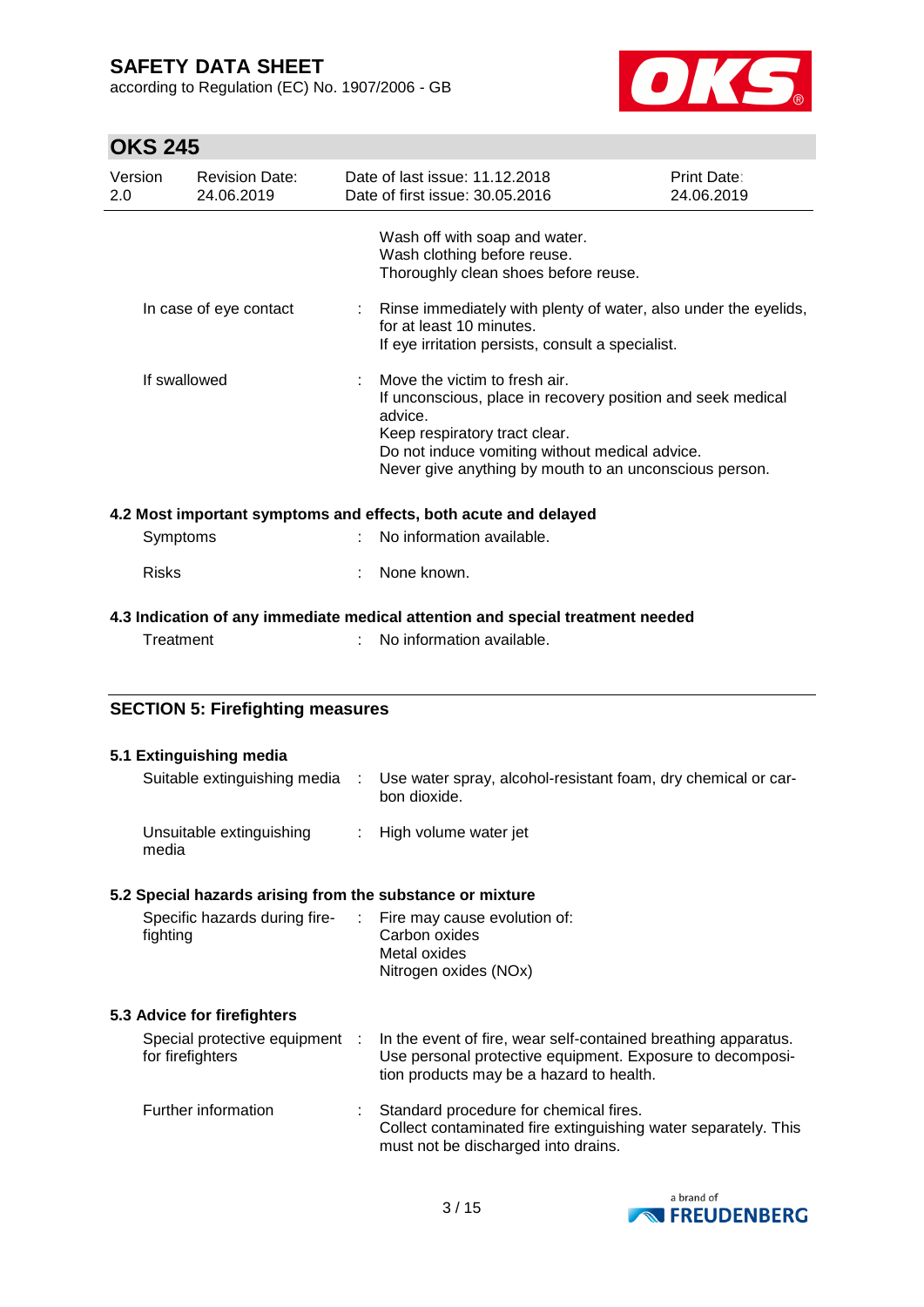according to Regulation (EC) No. 1907/2006 - GB



# **OKS 245**

| Version | <b>Revision Date:</b> | Date of last issue: 11.12.2018  | <b>Print Date:</b> |
|---------|-----------------------|---------------------------------|--------------------|
| 2.0     | 24.06.2019            | Date of first issue: 30.05.2016 | 24.06.2019         |

### **SECTION 6: Accidental release measures**

#### **6.1 Personal precautions, protective equipment and emergency procedures**

| Personal precautions | Evacuate personnel to safe areas.<br>Use the indicated respiratory protection if the occupational |
|----------------------|---------------------------------------------------------------------------------------------------|
|                      | exposure limit is exceeded and/or in case of product release<br>(dust).                           |
|                      | Do not breathe vapours, aerosols.                                                                 |
|                      | Refer to protective measures listed in sections 7 and 8.                                          |
|                      |                                                                                                   |

#### **6.2 Environmental precautions**

| Environmental precautions | : Do not allow contact with soil, surface or ground water.    |
|---------------------------|---------------------------------------------------------------|
|                           | If the product contaminates rivers and lakes or drains inform |
|                           | respective authorities.                                       |

### **6.3 Methods and material for containment and cleaning up**

| Methods for cleaning up | : Clean up promptly by sweeping or vacuum.        |
|-------------------------|---------------------------------------------------|
|                         | Keep in suitable, closed containers for disposal. |

#### **6.4 Reference to other sections**

For personal protection see section 8.

### **SECTION 7: Handling and storage**

#### **7.1 Precautions for safe handling**

| Advice on safe handling | : Avoid contact with skin and eyes.<br>For personal protection see section 8.<br>Smoking, eating and drinking should be prohibited in the ap-<br>plication area.<br>Wash hands and face before breaks and immediately after<br>handling the product.<br>Do not ingest.<br>Do not repack.<br>These safety instructions also apply to empty packaging which<br>may still contain product residues.<br>Keep container closed when not in use. |
|-------------------------|--------------------------------------------------------------------------------------------------------------------------------------------------------------------------------------------------------------------------------------------------------------------------------------------------------------------------------------------------------------------------------------------------------------------------------------------|
| Hygiene measures        | Wash face, hands and any exposed skin thoroughly after<br>handling.                                                                                                                                                                                                                                                                                                                                                                        |

#### **7.2 Conditions for safe storage, including any incompatibilities**

| Requirements for storage | Store in original container. Keep container closed when not in |
|--------------------------|----------------------------------------------------------------|
| areas and containers     | use. Keep in a dry, cool and well-ventilated place. Containers |
|                          | which are opened must be carefully resealed and kept upright   |
|                          | to prevent leakage. Store in accordance with the particular    |

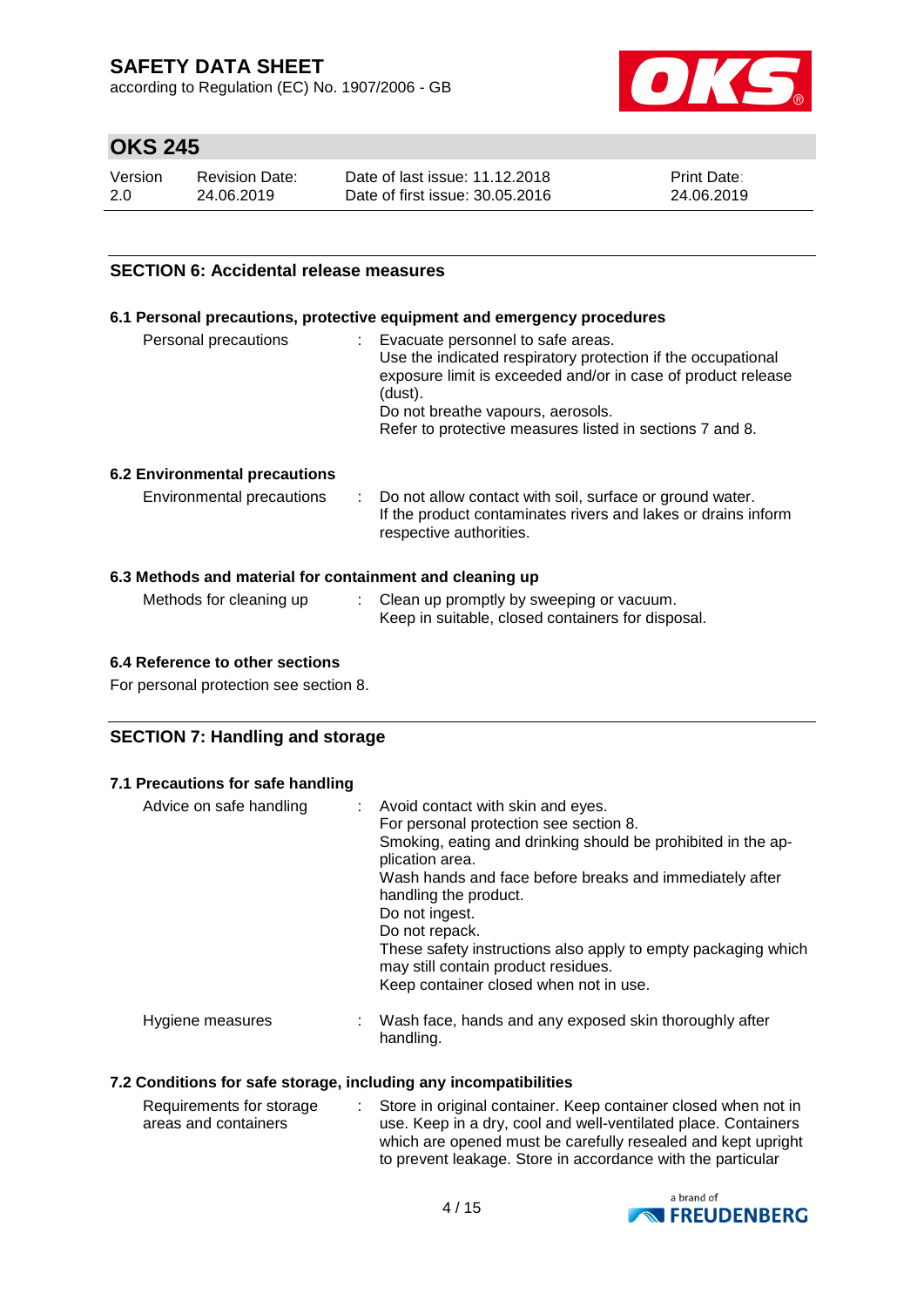according to Regulation (EC) No. 1907/2006 - GB



## **OKS 245**

| Version<br>2.0 | <b>Revision Date:</b><br>24.06.2019        | Date of last issue: 11.12.2018<br>Date of first issue: 30.05.2016 | <b>Print Date:</b><br>24.06.2019                            |
|----------------|--------------------------------------------|-------------------------------------------------------------------|-------------------------------------------------------------|
|                |                                            |                                                                   | national regulations. Keep in properly labelled containers. |
|                | 7.3 Specific end use(s)<br>Specific use(s) | Specific instructions for handling, not required.                 |                                                             |

### **SECTION 8: Exposure controls/personal protection**

#### **8.1 Control parameters**

Contains no substances with occupational exposure limit values.

#### **Derived No Effect Level (DNEL) according to Regulation (EC) No. 1907/2006:**

| Substance name                                                                           | End Use        | Exposure routes   | Potential health ef-<br>fects | Value        |
|------------------------------------------------------------------------------------------|----------------|-------------------|-------------------------------|--------------|
| Distillates (petrole-<br>um), hydrotreated<br>heavy paraffinic;<br>Baseoil - unspecified | <b>Workers</b> | <b>Inhalation</b> | Long-term local ef-<br>fects  | 5.6 mg/m $3$ |

#### **Predicted No Effect Concentration (PNEC) according to Regulation (EC) No. 1907/2006:**

| Substance name                                                                          | <b>Environmental Compartment</b> | Value                |
|-----------------------------------------------------------------------------------------|----------------------------------|----------------------|
| Distillates (petroleum), hy-<br>drotreated heavy paraffinic;<br>Baseoil - unspecified   | Oral                             | $9.33 \text{ mg/kg}$ |
| Distillates (petroleum), solvent-<br>dewaxed heavy paraffinic;<br>Baseoil - unspecified | Oral                             | 9.33 mg/kg           |

#### **8.2 Exposure controls**

#### **Engineering measures**

none

| .                                               |   |                                                                                                                                                                                                                                                                                                                                                                         |
|-------------------------------------------------|---|-------------------------------------------------------------------------------------------------------------------------------------------------------------------------------------------------------------------------------------------------------------------------------------------------------------------------------------------------------------------------|
| Personal protective equipment                   |   |                                                                                                                                                                                                                                                                                                                                                                         |
| Eye protection                                  |   | Tightly fitting safety goggles                                                                                                                                                                                                                                                                                                                                          |
| Hand protection<br>Material<br>Protective index |   | Nitrile rubber<br>Class 1                                                                                                                                                                                                                                                                                                                                               |
| Remarks                                         |   | For prolonged or repeated contact use protective gloves. The<br>selected protective gloves have to satisfy the specifications of<br>Regulation (EU) 2016/425 and the standard EN 374 derived<br>from it. The break through time depends amongst other<br>things on the material, the thickness and the type of glove<br>and therefore has to be measured for each case. |
| Respiratory protection                          | ÷ | Use respiratory protection unless adequate local exhaust                                                                                                                                                                                                                                                                                                                |
|                                                 |   | a hrand of                                                                                                                                                                                                                                                                                                                                                              |

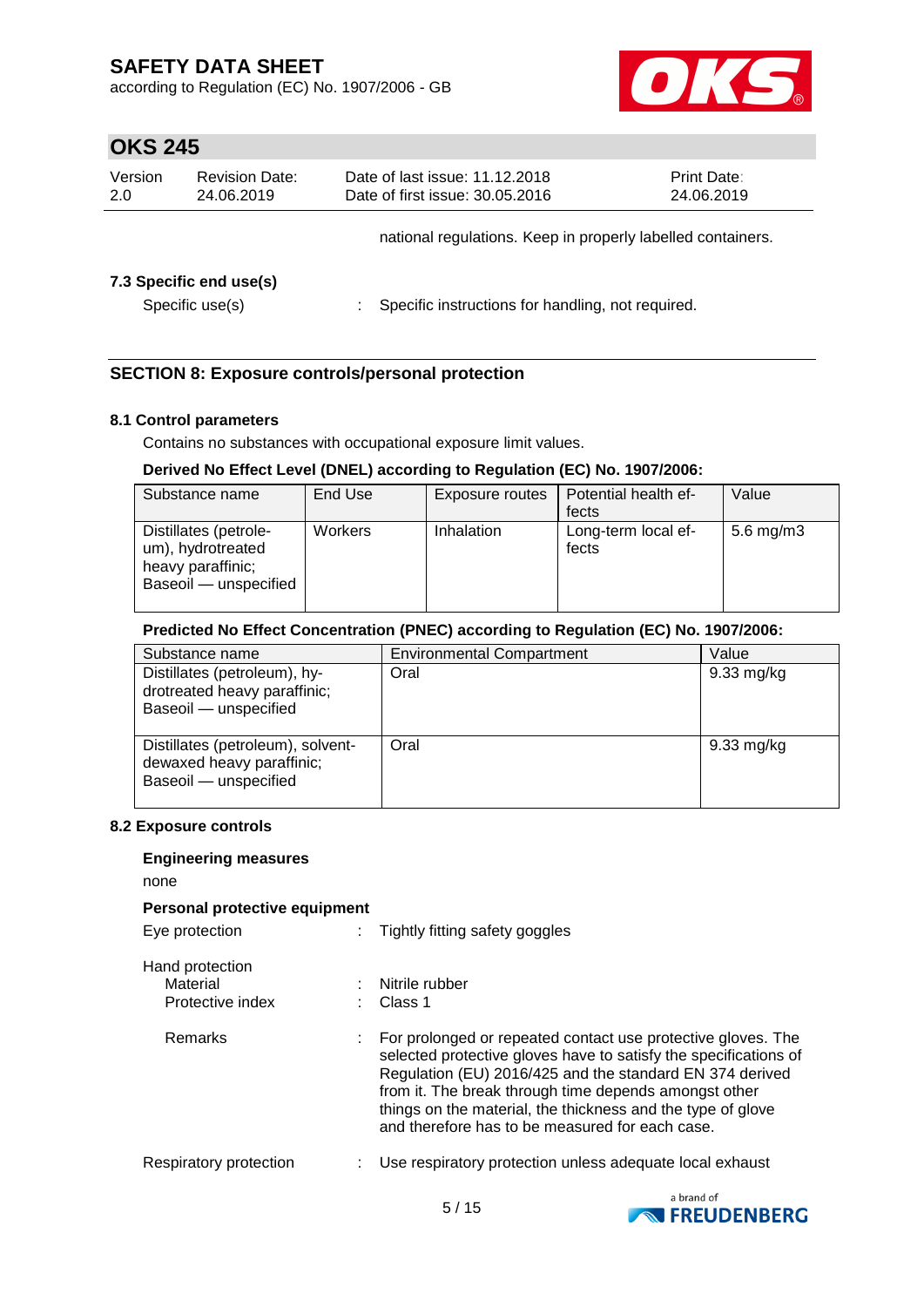according to Regulation (EC) No. 1907/2006 - GB



# **OKS 245**

| Version<br>2.0 | <b>Revision Date:</b><br>24.06.2019 | Date of last issue: 11.12.2018<br>Date of first issue: 30.05.2016                                                                                                                                                                                                                                               | <b>Print Date:</b><br>24.06.2019 |
|----------------|-------------------------------------|-----------------------------------------------------------------------------------------------------------------------------------------------------------------------------------------------------------------------------------------------------------------------------------------------------------------|----------------------------------|
|                |                                     | ventilation is provided or exposure assessment demonstrates<br>that exposures are within recommended exposure guidelines.                                                                                                                                                                                       |                                  |
| Filter type    |                                     | Filter type A-P                                                                                                                                                                                                                                                                                                 |                                  |
|                | Protective measures                 | : The type of protective equipment must be selected according<br>to the concentration and amount of the dangerous substance<br>at the specific workplace.<br>Choose body protection in relation to its type, to the concen-<br>tration and amount of dangerous substances, and to the spe-<br>cific work-place. |                                  |

## **SECTION 9: Physical and chemical properties**

## **9.1 Information on basic physical and chemical properties**

| Appearance                | t. | paste                     |
|---------------------------|----|---------------------------|
| Colour                    | t  | red brown                 |
| Odour                     | t  | characteristic            |
| <b>Odour Threshold</b>    | t. | No data available         |
|                           |    |                           |
| рH                        | t. | Not applicable            |
| Melting point/range       | t  | No data available         |
|                           | t  | Not applicable            |
| Flash point               | t  | Not applicable            |
| Evaporation rate          | t  | No data available         |
| Flammability (solid, gas) | t. | <b>Combustible Solids</b> |
| Upper explosion limit     | t. | No data available         |
| Lower explosion limit     | t, | No data available         |
| Vapour pressure           | t, | < 0.001 hPa (20 °C)       |
| Relative vapour density   | ÷  | No data available         |
| Density                   | t  | 0.93 g/cm3<br>(20 °C)     |
| <b>Bulk density</b>       | t  | No data available         |

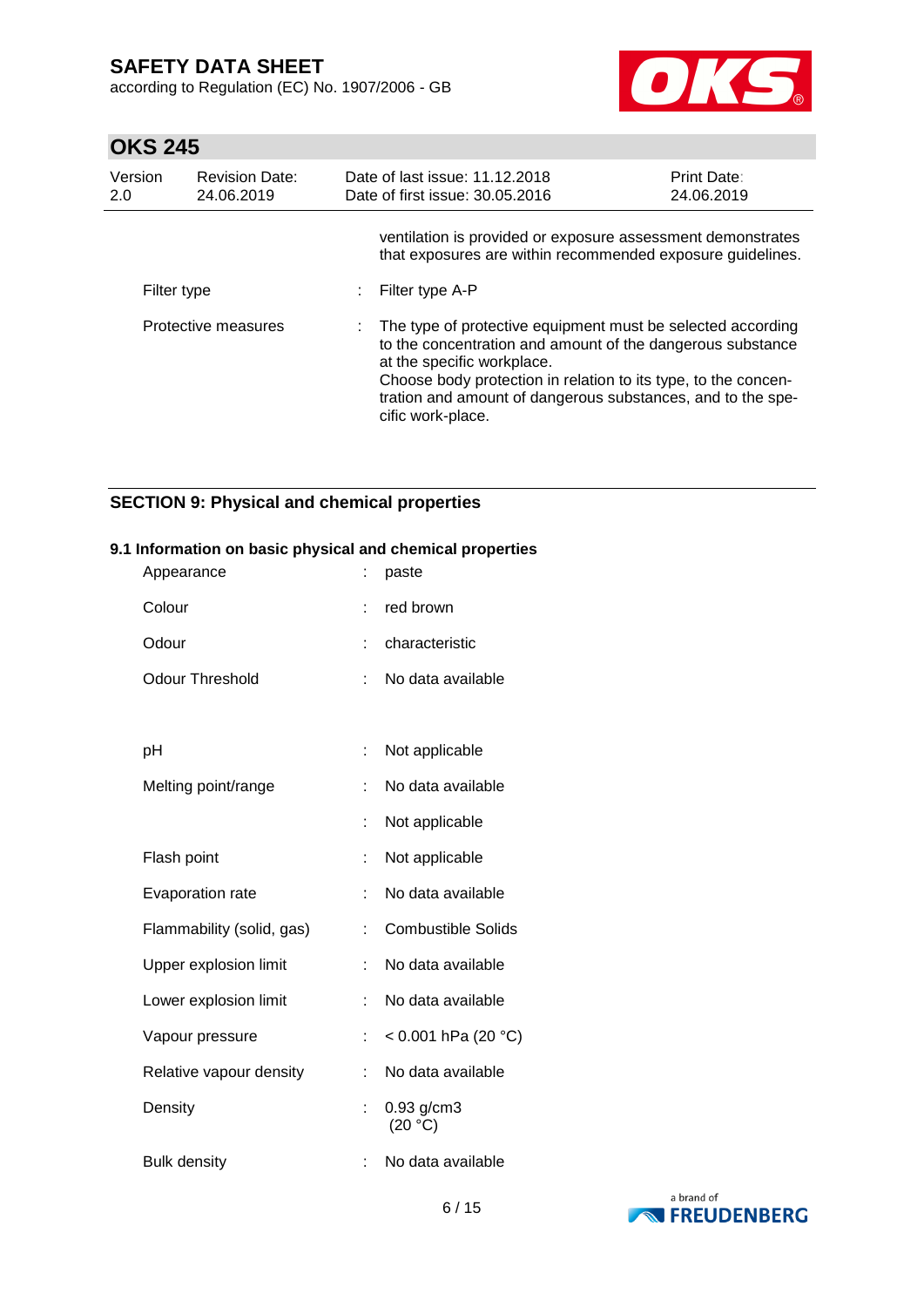according to Regulation (EC) No. 1907/2006 - GB



# **OKS 245**

| Version<br>2.0 |               | <b>Revision Date:</b><br>24.06.2019        |   | Date of last issue: 11.12.2018<br>Date of first issue: 30.05.2016 | Print Date:<br>24.06.2019 |
|----------------|---------------|--------------------------------------------|---|-------------------------------------------------------------------|---------------------------|
|                |               | Solubility(ies)<br>Water solubility        | ÷ | insoluble                                                         |                           |
|                |               | Solubility in other solvents               | ÷ | No data available                                                 |                           |
|                |               | Partition coefficient: n-<br>octanol/water |   | No data available                                                 |                           |
|                |               | Auto-ignition temperature                  | ÷ | No data available                                                 |                           |
|                |               | Decomposition temperature                  |   | No data available                                                 |                           |
|                | Viscosity     | Viscosity, dynamic                         |   | No data available                                                 |                           |
|                |               | Viscosity, kinematic                       |   | Not applicable                                                    |                           |
|                |               | <b>Explosive properties</b>                |   | Not explosive                                                     |                           |
|                |               | Oxidizing properties                       |   | No data available                                                 |                           |
|                |               | 9.2 Other information                      |   |                                                                   |                           |
|                |               | Sublimation point                          |   | No data available                                                 |                           |
|                |               | Metal corrosion rate                       |   | Not corrosive to metals                                           |                           |
|                | Self-ignition |                                            |   | not auto-flammable                                                |                           |

## **SECTION 10: Stability and reactivity**

| 10.1 Reactivity<br>No hazards to be specially mentioned.          |    |                                                             |
|-------------------------------------------------------------------|----|-------------------------------------------------------------|
| <b>10.2 Chemical stability</b><br>Stable under normal conditions. |    |                                                             |
| 10.3 Possibility of hazardous reactions                           |    |                                                             |
| Hazardous reactions                                               |    | No dangerous reaction known under conditions of normal use. |
| <b>10.4 Conditions to avoid</b><br>Conditions to avoid            | ÷. | No conditions to be specially mentioned.                    |
| 10.5 Incompatible materials<br>Materials to avoid                 |    | No materials to be especially mentioned.                    |

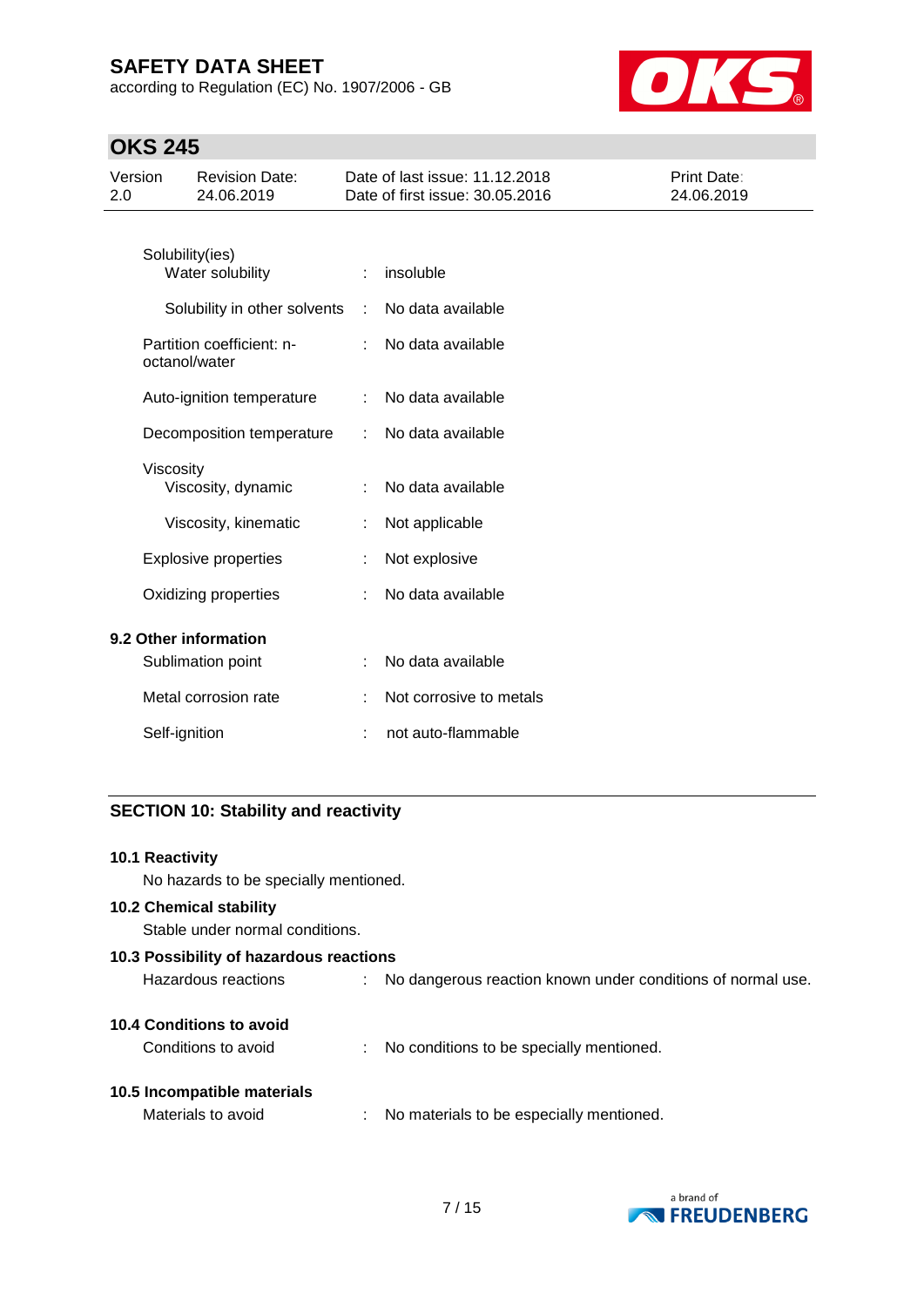according to Regulation (EC) No. 1907/2006 - GB



## **OKS 245**

| Version | <b>Revision Date:</b> | Date of last issue: 11.12.2018  | <b>Print Date:</b> |
|---------|-----------------------|---------------------------------|--------------------|
| 2.0     | 24.06.2019            | Date of first issue: 30.05.2016 | 24.06.2019         |

#### **10.6 Hazardous decomposition products**

No decomposition if stored and applied as directed.

## **SECTION 11: Toxicological information**

### **11.1 Information on toxicological effects**

| <b>Acute toxicity</b>                       |                                                                                                                                                                     |
|---------------------------------------------|---------------------------------------------------------------------------------------------------------------------------------------------------------------------|
| <b>Product:</b>                             |                                                                                                                                                                     |
| Acute oral toxicity                         | Acute toxicity estimate: $> 2,000$ mg/kg<br>Method: Calculation method                                                                                              |
| Acute inhalation toxicity<br>t.             | Acute toxicity estimate: $>$ 5 mg/l<br>Exposure time: 4 h<br>Test atmosphere: dust/mist<br>Method: Calculation method                                               |
| Acute dermal toxicity                       | : Remarks: This information is not available.                                                                                                                       |
| Components:                                 |                                                                                                                                                                     |
| Kaolin, calcined:                           |                                                                                                                                                                     |
| Acute inhalation toxicity                   | Assessment: The substance or mixture is classified as specific<br>target organ toxicant, single exposure, category 3 with respira-<br>tory tract irritation.        |
| copper flakes (coated with aliphatic acid): |                                                                                                                                                                     |
| Acute oral toxicity                         | Acute toxicity estimate: 500.0 mg/kg<br>Method: Converted acute toxicity point estimate                                                                             |
|                                             | LD50 (Rat, male and female): 300 - 500 mg/kg<br>Method: OECD Test Guideline 423<br>Assessment: The component/mixture is moderately toxic after<br>single ingestion. |
| Acute inhalation toxicity                   | LC50 (Rat, male): 0.7 mg/l<br>Exposure time: 4 h<br>Test atmosphere: dust/mist<br>Method: OECD Test Guideline 403                                                   |
| Acute dermal toxicity                       | LD50 (Rat, male and female): $>$ 2,000 mg/kg<br>Assessment: The substance or mixture has no acute dermal<br>toxicity                                                |

#### **Skin corrosion/irritation**

## **Product:**

Remarks: This information is not available.

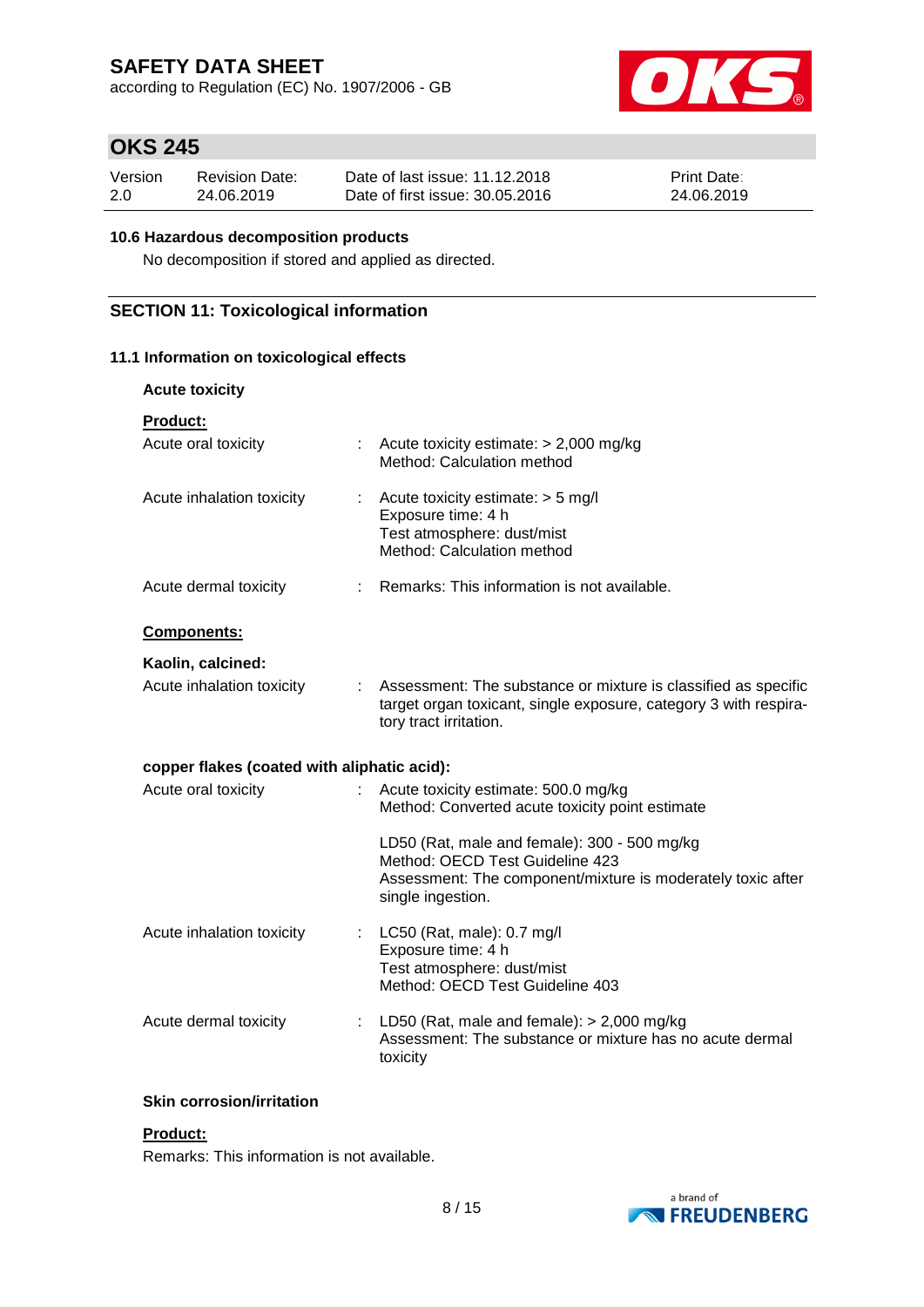according to Regulation (EC) No. 1907/2006 - GB



# **OKS 245**

| Version | <b>Revision Date:</b> | Date of last issue: 11.12.2018  | <b>Print Date:</b> |
|---------|-----------------------|---------------------------------|--------------------|
| 2.0     | 24.06.2019            | Date of first issue: 30.05.2016 | 24.06.2019         |

### **Components:**

### **Kaolin, calcined:**

Result: Repeated exposure may cause skin dryness or cracking.

#### **Serious eye damage/eye irritation**

#### **Product:**

Remarks: This information is not available.

#### **Components:**

#### **Kaolin, calcined:**

Result: Irritating to eyes.

## **copper flakes (coated with aliphatic acid):**

Result: Eye irritation

#### **Respiratory or skin sensitisation**

#### **Product:**

Remarks: This information is not available.

#### **Germ cell mutagenicity**

### **Product:**

| Genotoxicity in vitro |  | Remarks: No data available |  |
|-----------------------|--|----------------------------|--|
|-----------------------|--|----------------------------|--|

| Remarks: No data available |
|----------------------------|
|                            |

#### **Carcinogenicity**

**Product:** Remarks: No data available

#### **Reproductive toxicity**

#### **Product:**

| Effects on fertility               | : Remarks: No data available |
|------------------------------------|------------------------------|
| Effects on foetal develop-<br>ment | : Remarks: No data available |

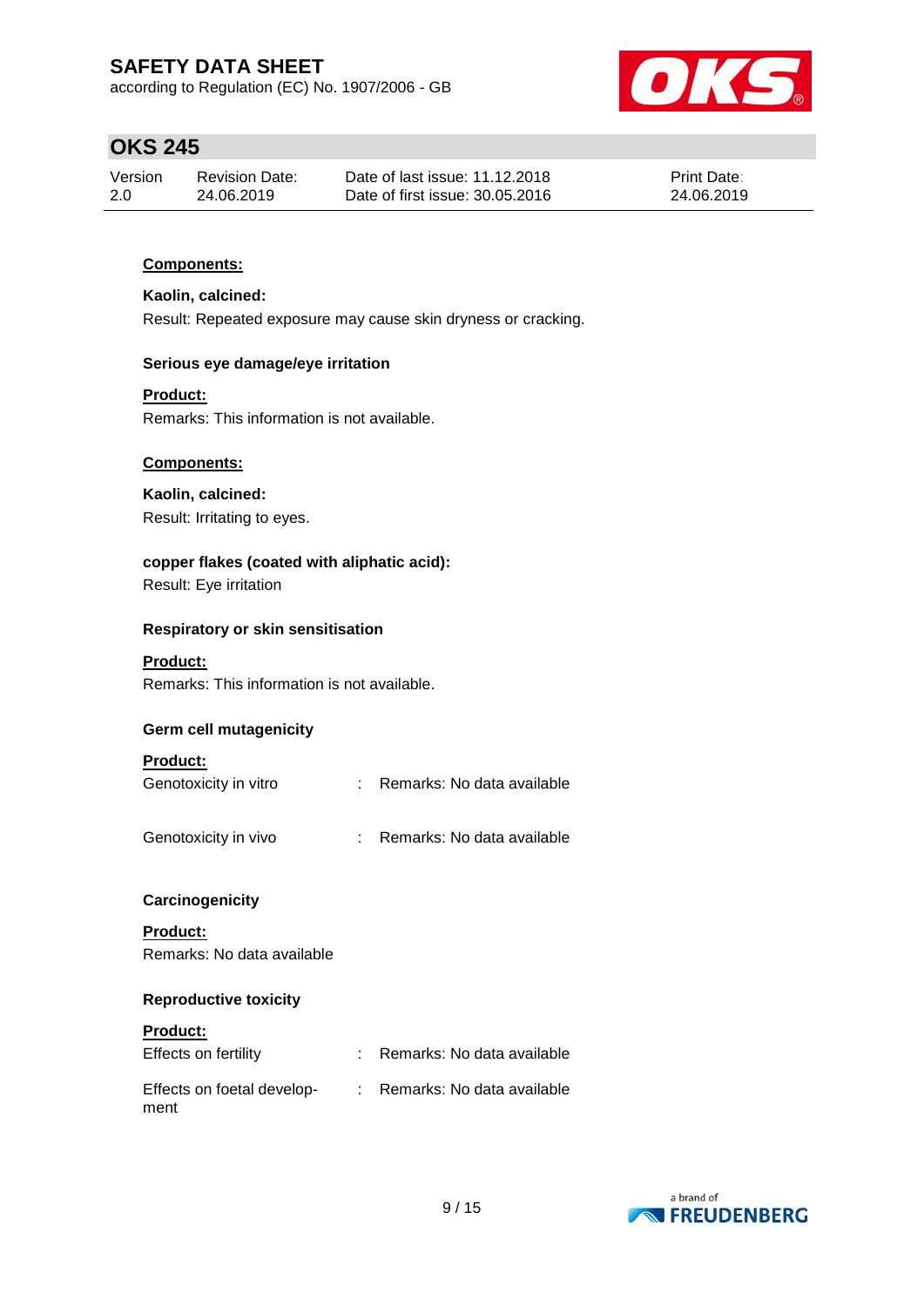according to Regulation (EC) No. 1907/2006 - GB



## **OKS 245**

| Version | Revision Date: | Date of last issue: 11.12.2018  | <b>Print Date:</b> |
|---------|----------------|---------------------------------|--------------------|
| 2.0     | 24.06.2019     | Date of first issue: 30.05.2016 | 24.06.2019         |

#### **STOT - single exposure**

#### **Components:**

#### **Kaolin, calcined:**

Exposure routes: Inhalation Assessment: The substance or mixture is classified as specific target organ toxicant, single exposure, category 3 with respiratory tract irritation.

#### **Repeated dose toxicity**

#### **Product:**

Remarks: This information is not available.

#### **Aspiration toxicity**

#### **Product:**

This information is not available.

#### **Further information**

#### **Product:**

Remarks: Information given is based on data on the components and the toxicology of similar products.

### **SECTION 12: Ecological information**

### **12.1 Toxicity**

| <b>Product:</b>                                                                     |   |                                                                                                           |
|-------------------------------------------------------------------------------------|---|-----------------------------------------------------------------------------------------------------------|
| Toxicity to fish                                                                    |   | Remarks: Harmful to aquatic organisms, may cause long-term<br>adverse effects in the aquatic environment. |
| Toxicity to daphnia and other : Remarks: No data available<br>aquatic invertebrates |   |                                                                                                           |
| Toxicity to algae                                                                   |   | Remarks: No data available                                                                                |
| Toxicity to microorganisms                                                          | ÷ | Remarks: No data available                                                                                |

#### **Components:**

#### **copper flakes (coated with aliphatic acid):**

M-Factor (Short-term (acute) : 10aquatic hazard)

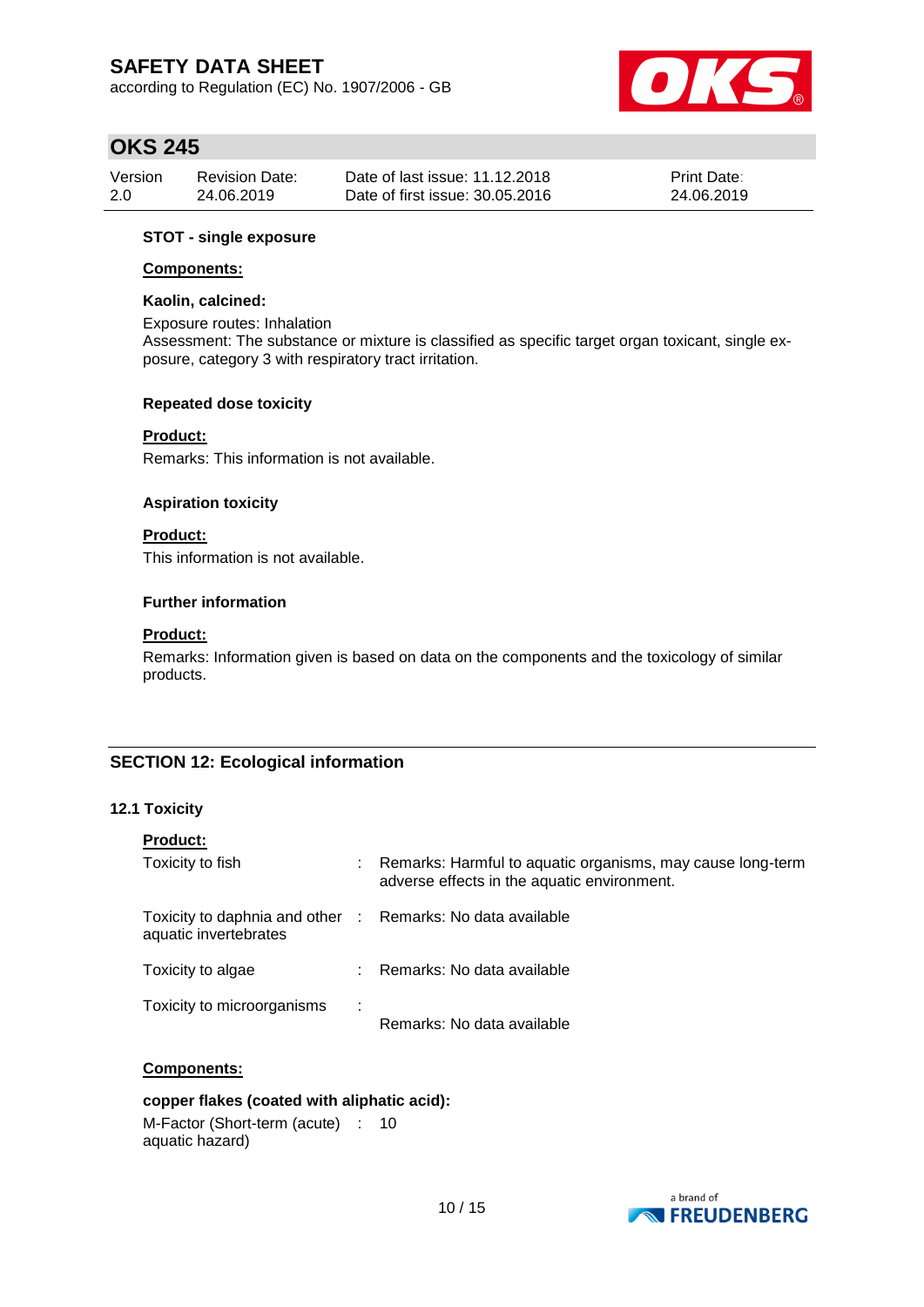according to Regulation (EC) No. 1907/2006 - GB



# **OKS 245**

| 2.0 | Version                       | <b>Revision Date:</b><br>24.06.2019                |                | Date of last issue: 11.12.2018<br>Date of first issue: 30.05.2016                                                                                                                                                       | Print Date:<br>24.06.2019 |
|-----|-------------------------------|----------------------------------------------------|----------------|-------------------------------------------------------------------------------------------------------------------------------------------------------------------------------------------------------------------------|---------------------------|
|     |                               | M-Factor (Long-term (chron-<br>ic) aquatic hazard) | $\therefore$ 1 |                                                                                                                                                                                                                         |                           |
|     |                               | <b>Ecotoxicology Assessment</b>                    |                |                                                                                                                                                                                                                         |                           |
|     | hazard                        | Short-term (acute) aquatic                         | ÷              | Very toxic to aquatic life.                                                                                                                                                                                             |                           |
|     | hazard                        | Long-term (chronic) aquatic :                      |                | Very toxic to aquatic life with long lasting effects.                                                                                                                                                                   |                           |
|     |                               | 12.2 Persistence and degradability                 |                |                                                                                                                                                                                                                         |                           |
|     | <b>Product:</b>               | Biodegradability                                   | ÷              | Remarks: No data available                                                                                                                                                                                              |                           |
|     | ity                           |                                                    |                | Physico-chemical removabil- : Remarks: No data available                                                                                                                                                                |                           |
|     |                               | Components:                                        |                |                                                                                                                                                                                                                         |                           |
|     |                               | copper flakes (coated with aliphatic acid):        |                |                                                                                                                                                                                                                         |                           |
|     |                               | Biodegradability                                   |                | Remarks: The methods for determining biodegradability are<br>not applicable to inorganic substances.                                                                                                                    |                           |
|     |                               | 12.3 Bioaccumulative potential                     |                |                                                                                                                                                                                                                         |                           |
|     | <b>Product:</b>               |                                                    |                |                                                                                                                                                                                                                         |                           |
|     |                               | <b>Bioaccumulation</b>                             |                | Remarks: This mixture contains no substance considered to<br>be persistent, bioaccumulating and toxic (PBT).<br>This mixture contains no substance considered to be very<br>persistent and very bioaccumulating (vPvB). |                           |
|     |                               | 12.4 Mobility in soil                              |                |                                                                                                                                                                                                                         |                           |
|     | <b>Product:</b>               |                                                    |                |                                                                                                                                                                                                                         |                           |
|     | Mobility                      |                                                    |                | Remarks: No data available                                                                                                                                                                                              |                           |
|     |                               | Distribution among environ-<br>mental compartments |                | Remarks: No data available                                                                                                                                                                                              |                           |
|     |                               | 12.5 Results of PBT and vPvB assessment            |                |                                                                                                                                                                                                                         |                           |
|     | <b>Product:</b><br>Assessment |                                                    |                | This substance/mixture contains no components considered<br>to be either persistent, bioaccumulative and toxic (PBT), or<br>very persistent and very bioaccumulative (vPvB) at levels of<br>0.1% or higher              |                           |

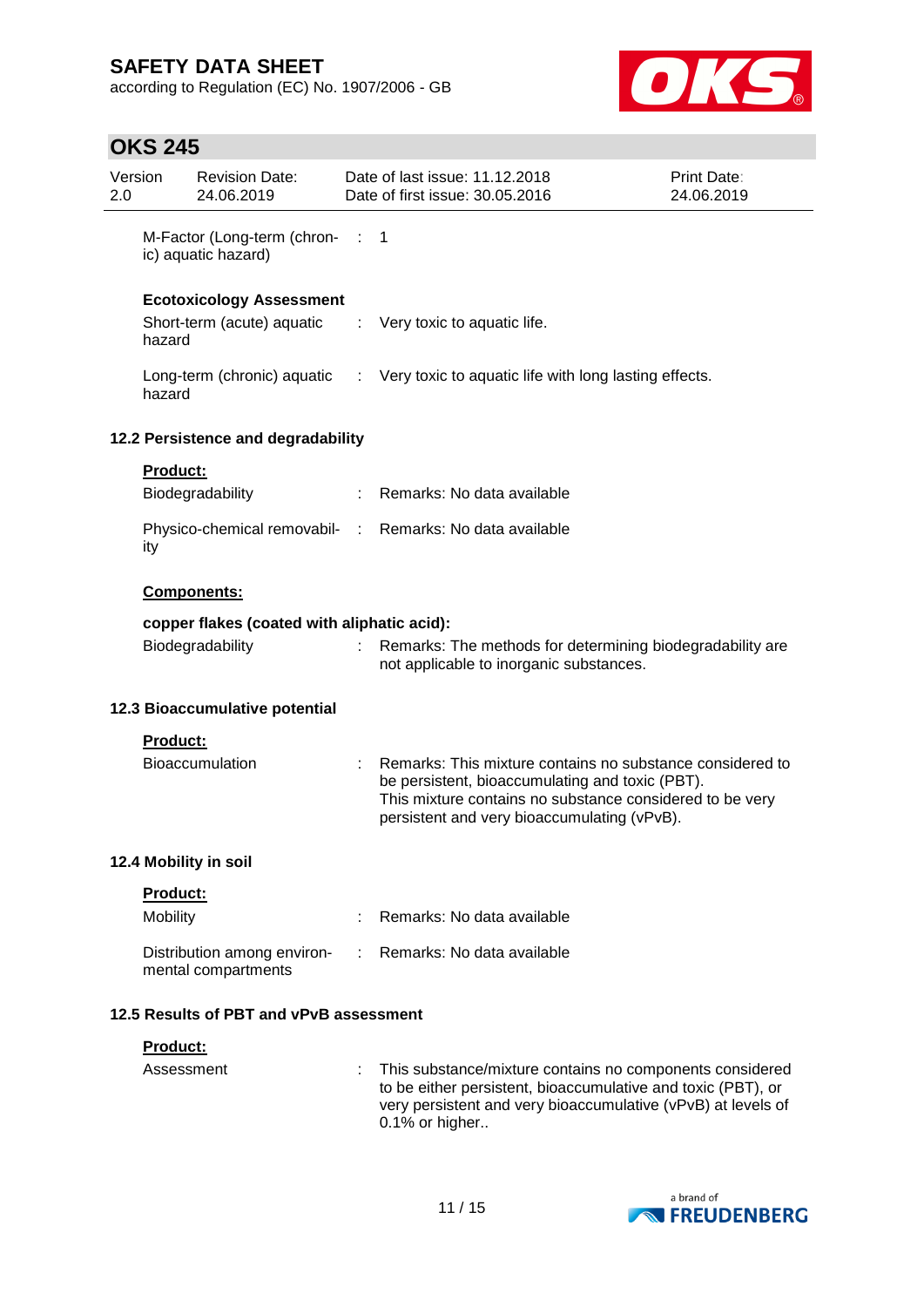according to Regulation (EC) No. 1907/2006 - GB



## **OKS 245**

| Version | Revision Date: | Date of last issue: 11.12.2018  | <b>Print Date:</b> |
|---------|----------------|---------------------------------|--------------------|
| 2.0     | 24.06.2019     | Date of first issue: 30.05.2016 | 24.06.2019         |

#### **12.6 Other adverse effects**

### **Product:**

Additional ecological infor-: Toxic to aquatic life with long lasting effects. mation

### **SECTION 13: Disposal considerations**

| 13.1 Waste treatment methods |                                                                                                                                                                                                                         |
|------------------------------|-------------------------------------------------------------------------------------------------------------------------------------------------------------------------------------------------------------------------|
| Product                      | The product should not be allowed to enter drains, water<br>÷<br>courses or the soil.<br>Do not dispose of with domestic refuse.<br>Dispose of as hazardous waste in compliance with local and<br>national regulations. |
|                              | Waste codes should be assigned by the user based on the<br>application for which the product was used.                                                                                                                  |
| Contaminated packaging       | Packaging that is not properly emptied must be disposed of as<br>the unused product.<br>Dispose of waste product or used containers according to<br>local regulations.                                                  |
|                              | The following Waste Codes are only suggestions:                                                                                                                                                                         |

### **SECTION 14: Transport information**

## **14.1 UN number**

| <b>ADR</b>                      |   | Not regulated as a dangerous good |
|---------------------------------|---|-----------------------------------|
| <b>IMDG</b>                     |   | Not regulated as a dangerous good |
| <b>IATA</b>                     |   | Not regulated as a dangerous good |
| 14.2 UN proper shipping name    |   |                                   |
| <b>ADR</b>                      |   | Not regulated as a dangerous good |
| <b>IMDG</b>                     |   | Not regulated as a dangerous good |
| IATA                            | t | Not regulated as a dangerous good |
| 14.3 Transport hazard class(es) |   |                                   |
| <b>ADR</b>                      |   | Not regulated as a dangerous good |
| <b>IMDG</b>                     | ÷ | Not regulated as a dangerous good |
| <b>IATA</b>                     |   | Not regulated as a dangerous good |
|                                 |   |                                   |

**14.4 Packing group**

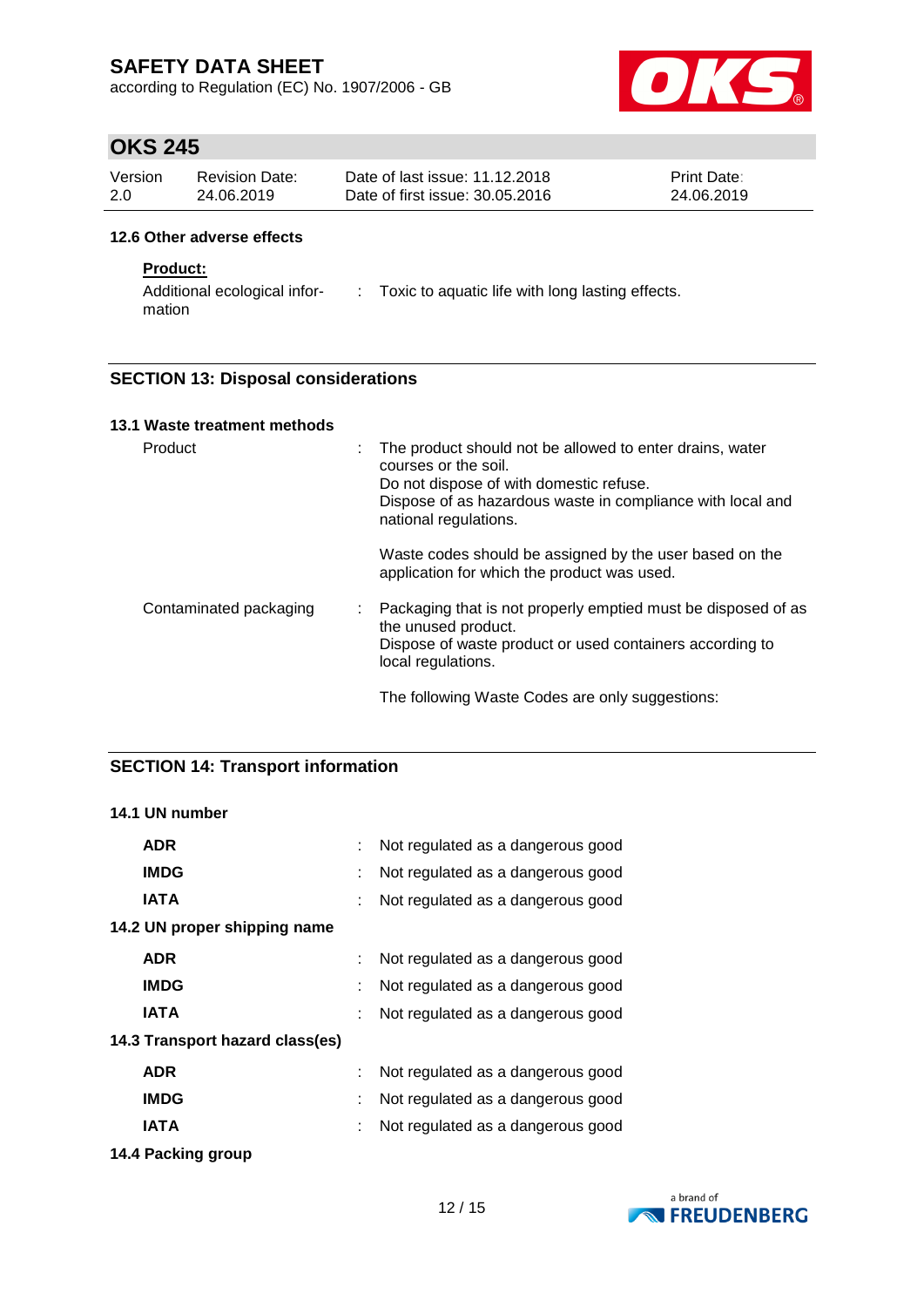according to Regulation (EC) No. 1907/2006 - GB



# **OKS 245**

| Version<br>2.0 |                         | <b>Revision Date:</b><br>24.06.2019                                   | Date of last issue: 11.12.2018<br>Date of first issue: 30.05.2016       | <b>Print Date:</b><br>24.06.2019 |
|----------------|-------------------------|-----------------------------------------------------------------------|-------------------------------------------------------------------------|----------------------------------|
|                |                         |                                                                       |                                                                         |                                  |
|                | <b>ADR</b>              |                                                                       | Not regulated as a dangerous good                                       |                                  |
|                | <b>IMDG</b>             |                                                                       | Not regulated as a dangerous good                                       |                                  |
|                | <b>IATA (Cargo)</b>     |                                                                       | Not regulated as a dangerous good                                       |                                  |
|                | <b>IATA (Passenger)</b> |                                                                       | Not regulated as a dangerous good                                       |                                  |
|                |                         | <b>14.5 Environmental hazards</b>                                     |                                                                         |                                  |
|                | <b>ADR</b>              |                                                                       | Not regulated as a dangerous good                                       |                                  |
|                | <b>IMDG</b>             |                                                                       | Not regulated as a dangerous good                                       |                                  |
|                | <b>IATA (Passenger)</b> |                                                                       | Not regulated as a dangerous good                                       |                                  |
|                | <b>IATA (Cargo)</b>     |                                                                       | Not regulated as a dangerous good                                       |                                  |
|                |                         | 14.6 Special precautions for user<br>No special precautions required. |                                                                         |                                  |
|                |                         |                                                                       | 14.7 Transport in bulk according to Annex II of Marpol and the IBC Code |                                  |
|                | Remarks                 |                                                                       | Not applicable for product as supplied.                                 |                                  |

## **SECTION 15: Regulatory information**

#### **15.1 Safety, health and environmental regulations/legislation specific for the substance or mixture**

| REACH - Candidate List of Substances of Very High<br>Concern for Authorisation (Article 59).                                                               | : This product does not contain sub-<br>stances of very high concern (Regu-<br>lation (EC) No 1907/2006 (REACH),<br>Article 57). |
|------------------------------------------------------------------------------------------------------------------------------------------------------------|----------------------------------------------------------------------------------------------------------------------------------|
| REACH - List of substances subject to authorisation<br>(Annex XIV)                                                                                         | : Not applicable                                                                                                                 |
| Regulation (EC) No 1005/2009 on substances that de-<br>plete the ozone layer                                                                               | : Not applicable                                                                                                                 |
| Regulation (EC) No 850/2004 on persistent organic pol-<br>lutants                                                                                          | $\therefore$ Not applicable                                                                                                      |
| Regulation (EC) No 649/2012 of the European Parlia-<br>ment and the Council concerning the export and import<br>of dangerous chemicals                     | : Not applicable                                                                                                                 |
| REACH - Restrictions on the manufacture, placing on<br>the market and use of certain dangerous substances,<br>preparations and articles (Annex XVII)       | : Not applicable                                                                                                                 |
| Seveso III: Directive 2012/18/EU of the European Parliament and of the Council on the control of<br>major-accident hazards involving dangerous substances. |                                                                                                                                  |

|     | $\sim$ $\sim$ $\sim$    |                      | a brand of             |  |
|-----|-------------------------|----------------------|------------------------|--|
| -34 | Petroleum products: (a) | Quantity 1<br>2,500t | Quantity 2<br>25,000 t |  |

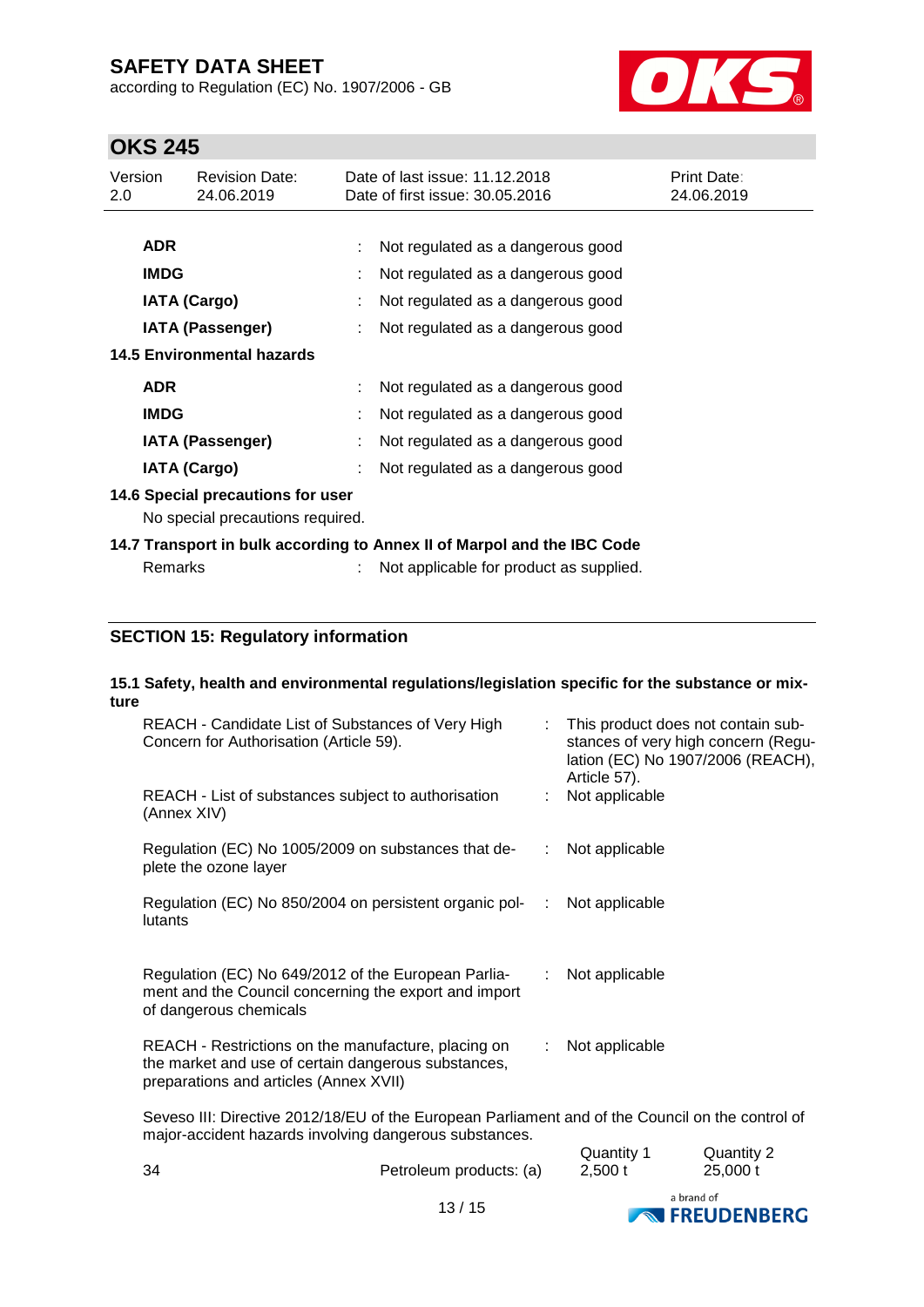according to Regulation (EC) No. 1907/2006 - GB



## **OKS 245**

| Version<br>2.0 | <b>Revision Date:</b><br>24.06.2019 | Date of last issue: 11.12.2018<br>Date of first issue: 30.05.2016                                                                                                                                                                                                                                                                                                                                       | <b>Print Date:</b><br>24.06.2019 |
|----------------|-------------------------------------|---------------------------------------------------------------------------------------------------------------------------------------------------------------------------------------------------------------------------------------------------------------------------------------------------------------------------------------------------------------------------------------------------------|----------------------------------|
|                |                                     | gasolines and naphthas,<br>(b) kerosenes (including jet<br>fuels), (c) gas oils (includ-<br>ing diesel fuels, home<br>heating oils and gas oil<br>blending streams), (d)<br>heavy fuel oils (e) alterna-<br>tive fuels serving the same<br>purposes and with similar<br>properties as regards<br>flammability and environ-<br>mental hazards as the<br>products referred to in<br>points $(a)$ to $(d)$ |                                  |
|                | Volatile organic compounds          | Directive 2010/75/EU of 24 November 2010 on industrial<br>emissions (integrated pollution prevention and control)<br>Remarks: Not applicable                                                                                                                                                                                                                                                            |                                  |

#### **15.2 Chemical safety assessment**

This information is not available.

### **SECTION 16: Other information**

#### **Full text of H-Statements**

| H302 | : Harmful if swallowed.                                            |
|------|--------------------------------------------------------------------|
| H319 | : Causes serious eye irritation.                                   |
| H331 | : Toxic if inhaled.                                                |
| H335 | : May cause respiratory irritation.                                |
| H400 | : Very toxic to aquatic life.                                      |
| H410 | $\therefore$ Very toxic to aquatic life with long lasting effects. |

#### **Full text of other abbreviations**

ADN - European Agreement concerning the International Carriage of Dangerous Goods by Inland Waterways; ADR - European Agreement concerning the International Carriage of Dangerous Goods by Road; AICS - Australian Inventory of Chemical Substances; ASTM - American Society for the Testing of Materials; bw - Body weight; CLP - Classification Labelling Packaging Regulation; Regulation (EC) No 1272/2008; CMR - Carcinogen, Mutagen or Reproductive Toxicant; DIN - Standard of the German Institute for Standardisation; DSL - Domestic Substances List (Canada); ECHA - European Chemicals Agency; EC-Number - European Community number; ECx - Concentration associated with x% response; ELx - Loading rate associated with x% response; EmS - Emergency Schedule; ENCS - Existing and New Chemical Substances (Japan); ErCx - Concentration associated with x% growth rate response; GHS - Globally Harmonized System; GLP - Good Laboratory Practice; IARC - International Agency for Research on Cancer; IATA - International Air Transport Association; IBC - International Code for the Construction and Equipment of Ships carrying Dangerous Chemicals in Bulk; IC50 - Half maximal inhibitory concentra-